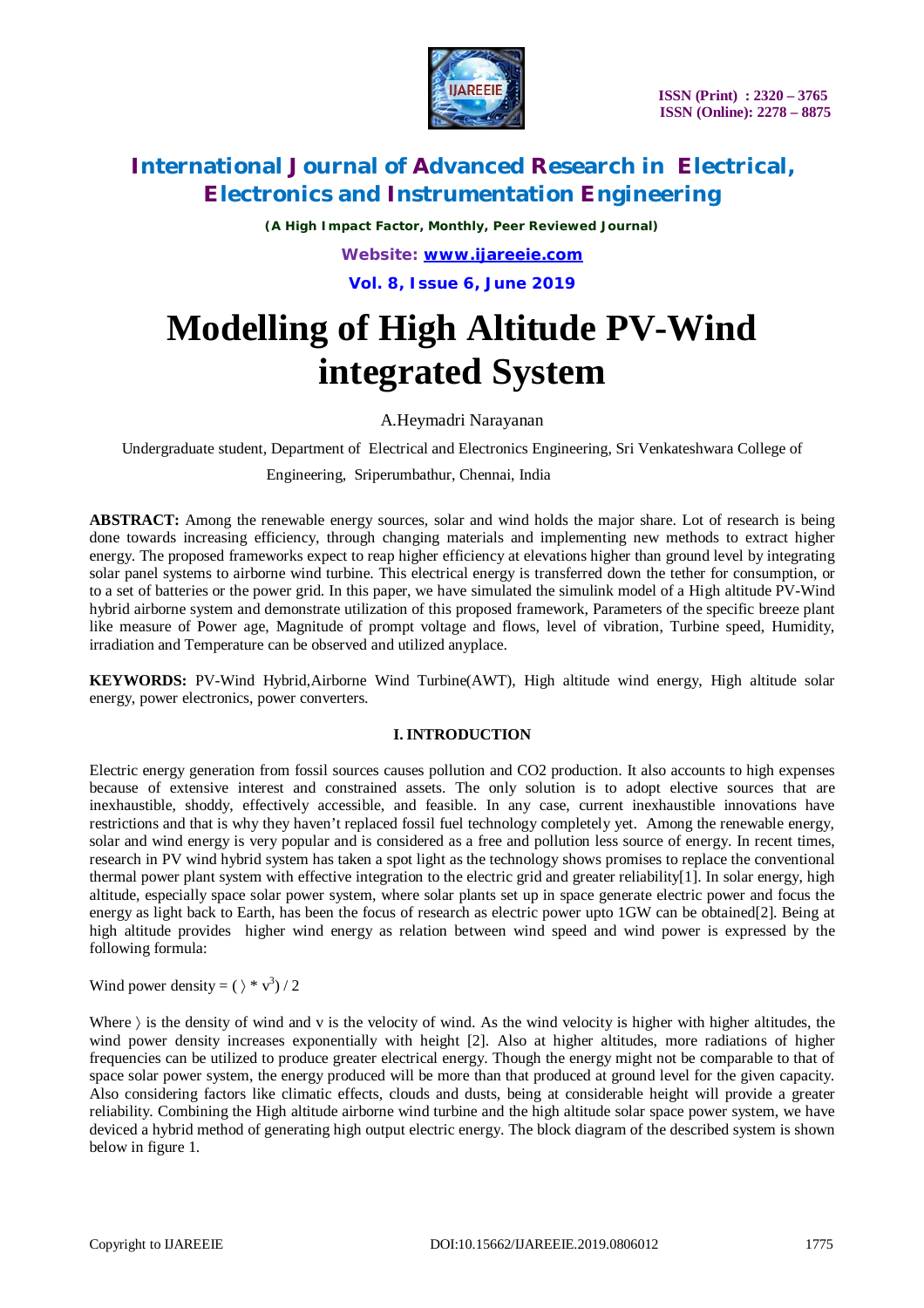

*(A High Impact Factor, Monthly, Peer Reviewed Journal)*

*Website: [www.ijareeie.com](http://www.ijareeie.com)*

**Vol. 8, Issue 6, June 2019**



Fig.1 Block diagram of High altitude PV Wind system

#### **II. LITERATURE REVIEW**

As Airborne Wind Energy is an emerging branch of renewable energy. This branch of research in the relatively high altitude wind energy field that uses lot of aerial devices instead of conventional wind turbines to extract wind's kinetic energy, and convert this energy to electricity, the process is expensive and not many work takes place in the field. Major research in wind turbine takes place in US, Canada, Europe, China and Australia. Commercially, companies like WindLift in the US and NTS in Germany started working on air borne wind turbine which are majorly used to meet the electricity demands of military outposts. The startup company Joby Energy is founded in California, helps to create the Airborne Wind Energy Consortium (AWEC). Other firms like Makani Power, Sky Wind Power and KitGen are also exploring this region of the troposphere and Jetstream [3]. A lot of research has gone into the design of the structure of various wind turbine and the converter systems employed in them [4].

Japan Aerospace Exploration Agency (JAXA) has been conducting studies on space solar power systems (SSPS) using microwave and laser beams for years. JAXA is proposing a roadmap that consists of a stepwise approach to achieve commercial SSPS in 20-30 years[5].

#### **III. PROPOSED SYSTEM**

The proposed system namely consists of 2 systems, namely the power electronic system for airborne wind turbine and power electronic system for solar panel system. The irradiation falling on the solar cells provide electrical energy directly. The electrical energy is given to the LC filter of the power electronic system. The kinetic energy from the wind provides energy to wind turbine. The turbine, coupled with the generator produces electric energy. The electric energy is passed through rectifier of power electronic system.The main technical challenge tackled in this paper is the design of an efficient power converter system. The power converter design for low weight system and to provide a proper 3 phase sinusoidal output power that can be put to consumers use. The power from the generator is first passed through the rectifier to obtain a DC output. The ripples and harmonics *from both wind and solar system* are eliminated using an LC circuit. For conversion MOSFET based universal bridge is used. MOSFET is being utilized for switching of the fact that they're just utilized in "on" or "off" states, which has brought about their being the most generally utilized low-voltage switch. When contrasted with the IGBT, a power MOSFET has the upsides of higher commutation speed and greater efficiency during operation at low voltages *[6*]. For operation of universal MOSFET bridge, PWM technique pulse modulation is used. This is mainly used Duty cycle is expressed in percent, 100% being fully on. The main advantage of PWM is that power loss in the switching devices is very low *[7*]. The power supply is again passed through an LC filter to reduce harmonics. The electric energy is passed through a voltage regulator. The voltage regulator is designed for automatic voltage control of the electric power to maintain stability in the system despite of any oscillations. The voltage regulator is based on proportional controller as it will have the impact of decreasing the ascent time and will diminish, however never dispose of. When an integrator is added, the control signal is proportional to the integral of error and the integral gain Ki. The supply is given to a three phase RLC load *[8*]. The system has been modelled and simulated using simulink as seen in figure 2. The simulation output have been generated for a high altitude PV Wind power system.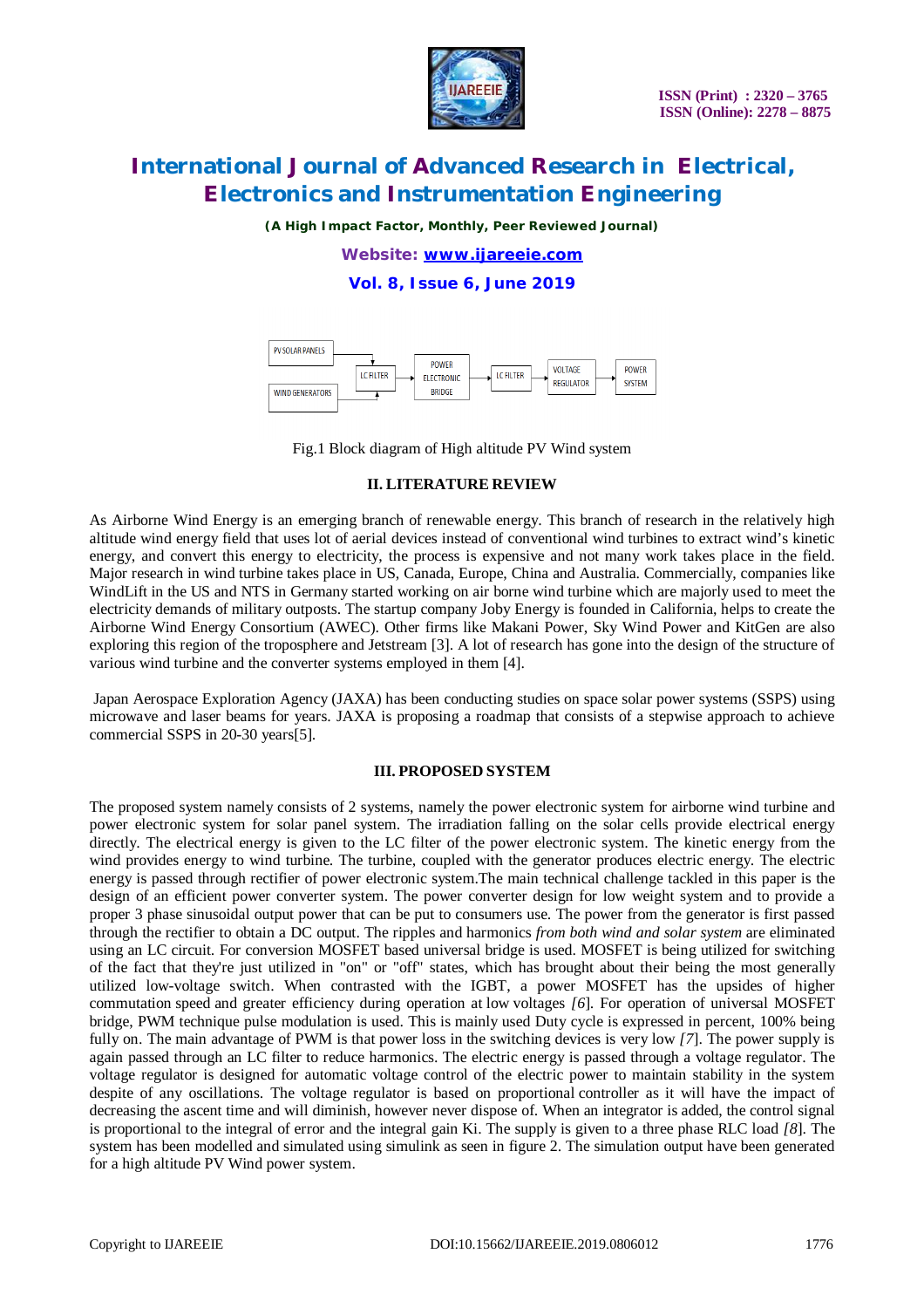

*(A High Impact Factor, Monthly, Peer Reviewed Journal)*

*Website: [www.ijareeie.com](http://www.ijareeie.com)*

**Vol. 8, Issue 6, June 2019**





Fig 2. Simulation of conventional based Wind turbine

### IV. **RESULT**

The proposed system has been simulated using Simulink. The image 3 represents the output waveform of the simulink architecture. Based on the MATLAB circuit design for the proposed system and simulation output, it is seen that the proposed power electronic system architecture provides stable power output by integrating both PV and wind energy. This hybrid system is capable of providing high energy output combining the advantages of both high altitude wind energy and high altitude solar energy system. Thus, the proposed MOSFET based converter, the PWM modulation technique and the PI based voltage controller helps in achieving a 3 phase sinusoidal output, with negligible ripples, which can used for commercial usage.